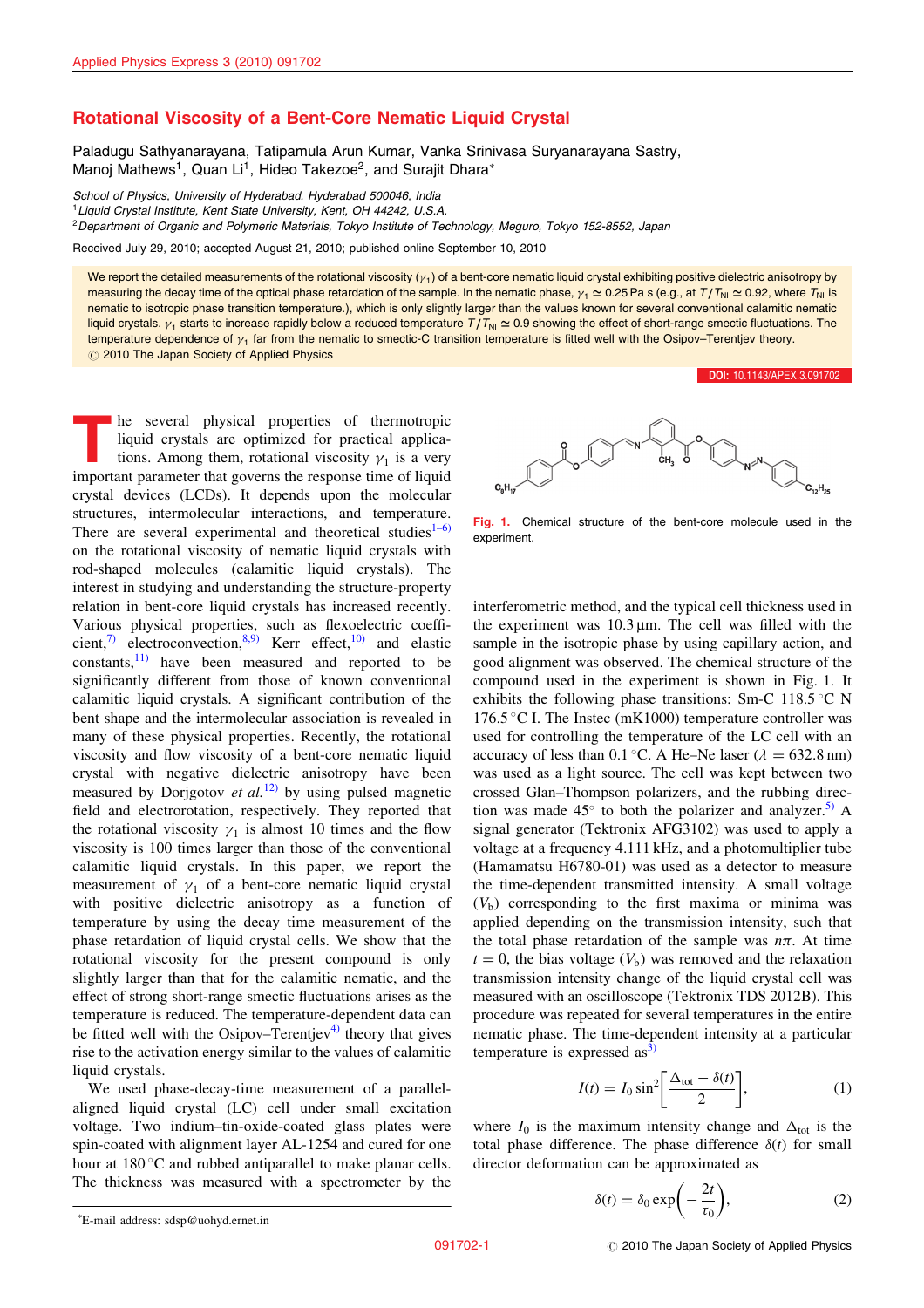

Fig. 2. Time dependent transmission intensity after the removal of the bias voltage  $V<sub>b</sub>$  at some temperatures.



Fig. 3. Linear variation of  $ln[\delta_0/\delta(t)]$  with time (t) at various temperatures. Solid lines are theoretical fits to the experimental data.

where  $\delta_0$  is the total phase difference of the liquid crystal under bias voltage  $(V<sub>b</sub>)$ , which is not far from the Freedericksz threshold voltage ( $V_{th}$ ). In case  $\delta_0$  is close to  $n\pi$ ,  $\delta(t)$  becomes

$$
\delta(t) = \delta_0 \exp\left(-\frac{4t}{\tau_0}\right).
$$
 (3)

The slope of the plot  $\ln[\delta_0/\delta(t)]$  with time (t) yields the relaxation time  $(\tau_0)$ . The rotational viscosity  $(\gamma_1)$  of the liquid crystal is obtained as

$$
\gamma_1 = \frac{\tau_0 K_{11} \pi^2}{d^2},\tag{4}
$$

where  $d$  is the thickness of the liquid crystal sample and  $K_{11}$  is the splay elastic constant.  $K_{11}$  is obtained from the Freedericksz transition given by  $K_{11} = \epsilon_0 \Delta \epsilon (V_{\text{th}}/\pi)^2$ , where  $V_{\text{th}}$  is threshold voltage and  $\Delta \epsilon$  is the dielectric anisotropy.

The time-dependent transmission intensity at various temperatures is shown in Fig. 2. The phase difference  $\delta(t)$ is estimated by using eq. (1). Some representative variations of  $\ln[\delta_0/\delta(t)]$  with time (t) at various temperatures are shown in Fig. 3. The variation is linear as predicted using eq. (2). The slope  $(2/\tau_0)$  is obtained as a fit parameter. The relaxation time  $\tau_0$  is measured in the entire nematic phase at various temperature. The variation of relaxation time  $\tau_0$  as a function of temperature is shown in Fig. 4. It is observed that near the NI transition, the relaxation time  $\tau_0$  is  $\approx 0.22$  s



Fig. 4. Variation of the measured relaxation time  $\tau_0$  (squares) as a functions of temperature.



Fig. 5. Variation of measured rotational viscosity (circles) and splay elastic constant  $K_{11}$  $K_{11}$  $K_{11}$  (squares) obtained from ref. 11 as a function of temperature. Solid line is a fit to the theoretical eq. (5).

and gradually increases with decreasing temperature, and tends to diverge as the smectic-C (Sm-C) phase is approached. The temperature-dependent splay elastic constant  $(K_{11})$  data were collected from our previous measure-ments ref. [11](#page-2-0) to estimate the rotational viscosity  $(\gamma_1)$  at various temperatures. It may be pointed out that we also measured the pretilt angle  $(\theta_p)$  in the nematic phase at a few temperatures by crystal rotational method  $(CRM)$ .<sup>[13\)](#page-2-0)</sup> The pretilt angle is very small for example;  $\theta_p \simeq 1^\circ$  at  $T_{\rm NI} - T =$  $10^\circ$ . Similar values were also reported by Le et al. on other bent-core nematic liquid crystals.[14\)](#page-2-0) This suggests that the surface anchoring is sufficiently strong and the present rotational viscosity measurements are not affected by the pretilt angle.

The temperature-dependent variation of  $\gamma_1$  is shown in Fig. 5. It is noted that the value of  $\gamma_1$  is about 0.1 Pa s or less near the NI transition and increases superlinearly to 0.35 Pa s with decreasing temperature until the reduced temperature  $T/T_{\text{NI}} \sim 0.9$ , and then tends to diverge before the N-to-Sm-C transition occurs. The measurement of  $\gamma_1$  of a bentcore nematic liquid crystal with negative dielectric anisotropy by pulsed magnetic field was reported by Dorjgotov et  $al$ <sup>[12\)](#page-2-0)</sup> According to their report, the rotational viscosity is almost 10 times larger than those of calamitic liquid crystals. Such larger rotational viscosity was attributed to the formation of temporary clusters owing to the bent shape of the molecules in the sense that the bent shape and transverse